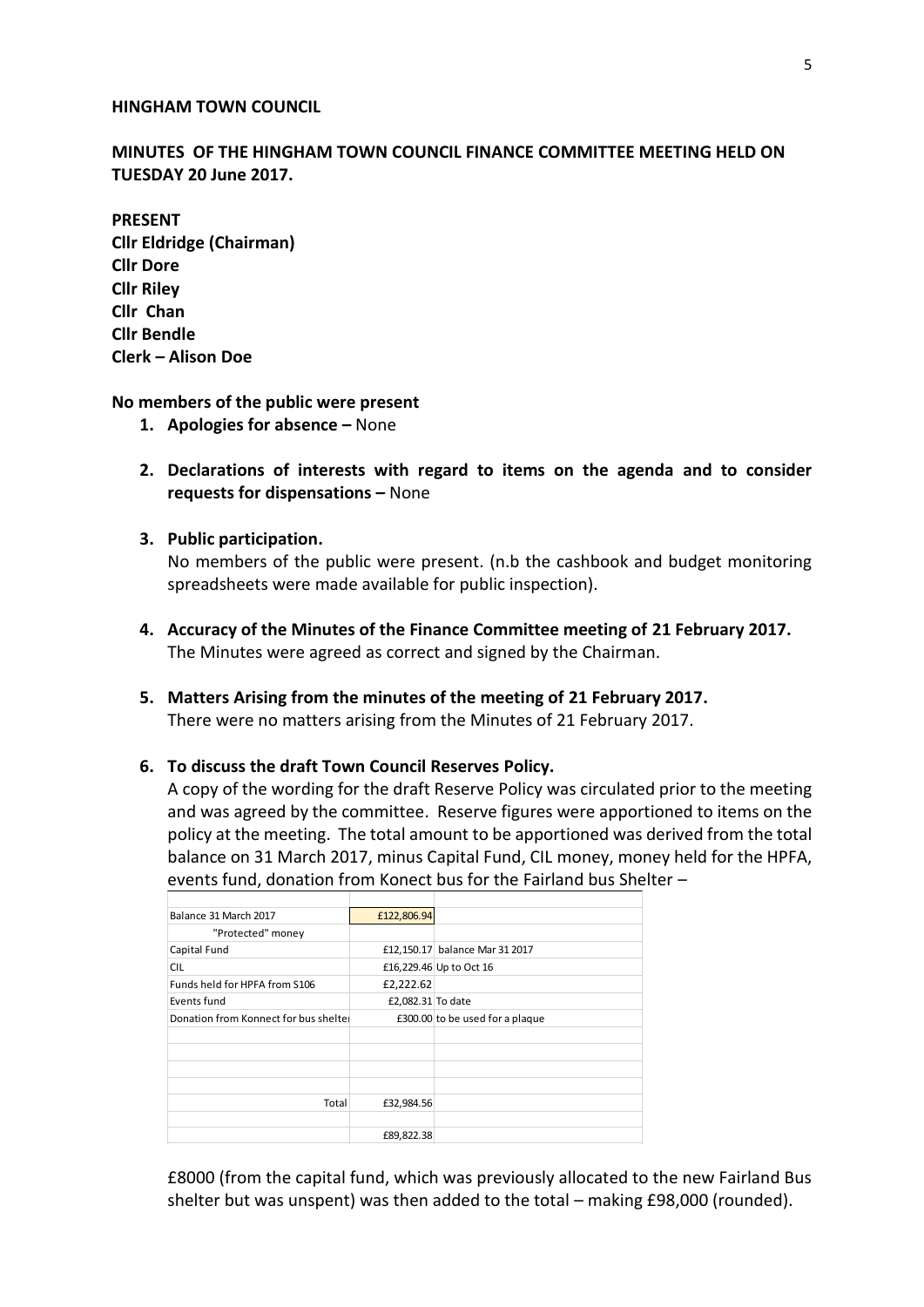£ 13,750 (one quarter of the 2017/18 precept) was allocated under general (operational) reserves, the remainder was apportioned with regard to previous years underspends on some items (e,g street lighting) and likely future (additional unbudgeted) repair/replace/maintenance costs (taking into account previous overspends, e.g tree work). The draft reserves policy will be taken to the next full Council Meeting for discussion/agreement.

**7. To discuss and agree the requirements for insurance in order to obtain quotations.** Quotation Forms from Aon and Zurich were discussed and completed, (Aviva had not responded to a request to provide a quotation form), it was agreed to include public liability figure of £10,000,000, to retain a figure of £165,000 for street furniture, and to send the same information to both companies and a copy of the asset register to ensure that quotes made on the same basis. The same information will be provided to WPS the current insurance brokers to request a quotation, ensuring that items on the current policy now not required are not quoted for (i.e. glass, scanner, hard drive, radar gun) –request is to be made for quotations to be received by 03 July 2017 to take to the full council meeting on 04 July 2017.

# **8. To monitor the budget.**

The budget monitoring document (see Appendix A) was forwarded prior to the meeting. The Clerk confirmed that the Clerks allowance was a one off annual payment, the amount (slightly higher than was budgeted for) is the maximum allowance (£18 per month) as prescribed by HMRC for home working. No other concerns were raised.

## **9. To undertake the internal financial check.**

(Cllr Riley had to leave the meeting). A random sample of transactions were cross referenced – between the cashbook, paying in book, cheque book, minutes, receipt book and invoices. No errors were found.

The meeting ended at 9.45pm

Signed ……………………………………………………………………..Chairman 21 November 2017